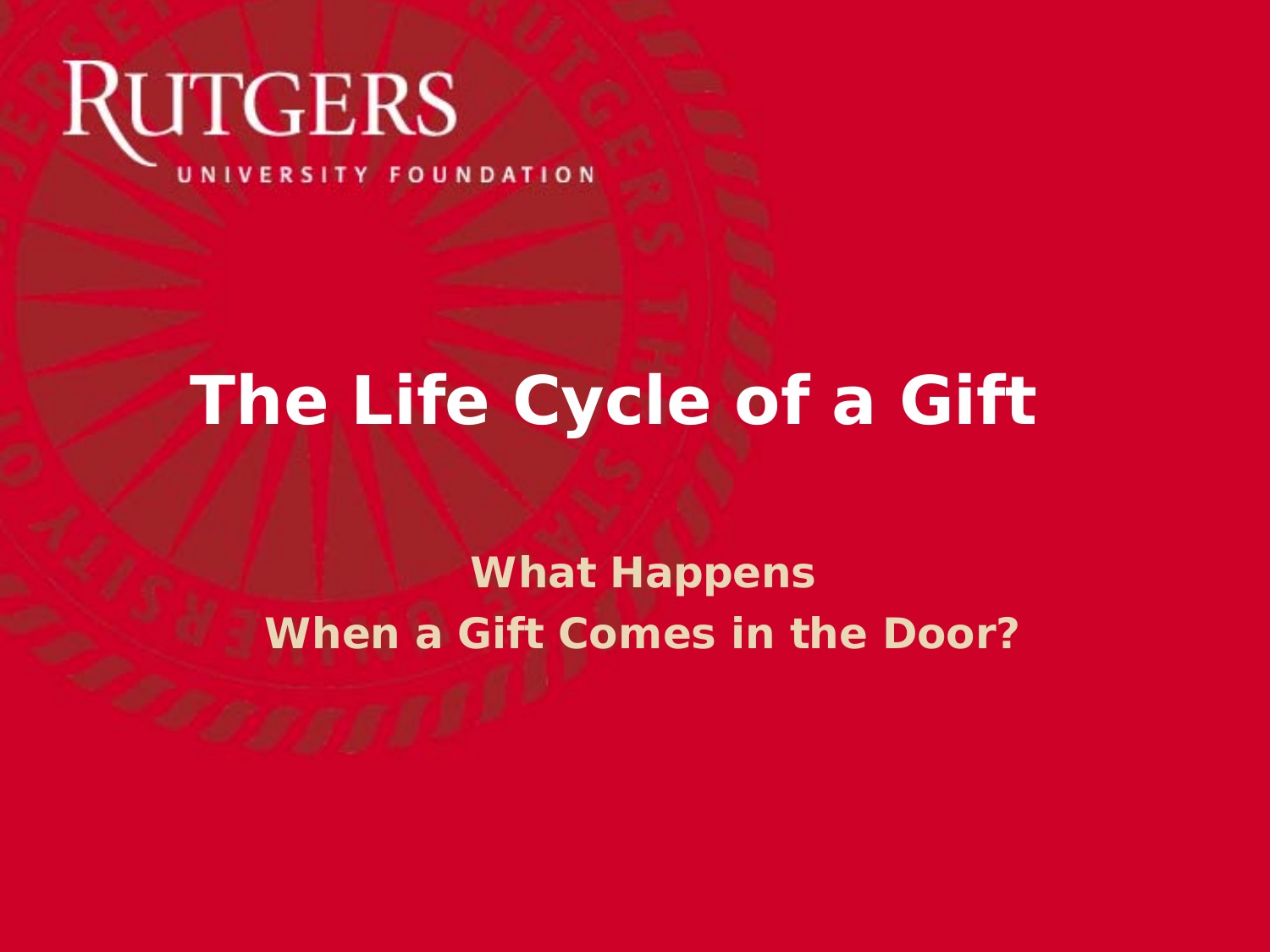



## **LIFE CYCLE OF A GIFT**

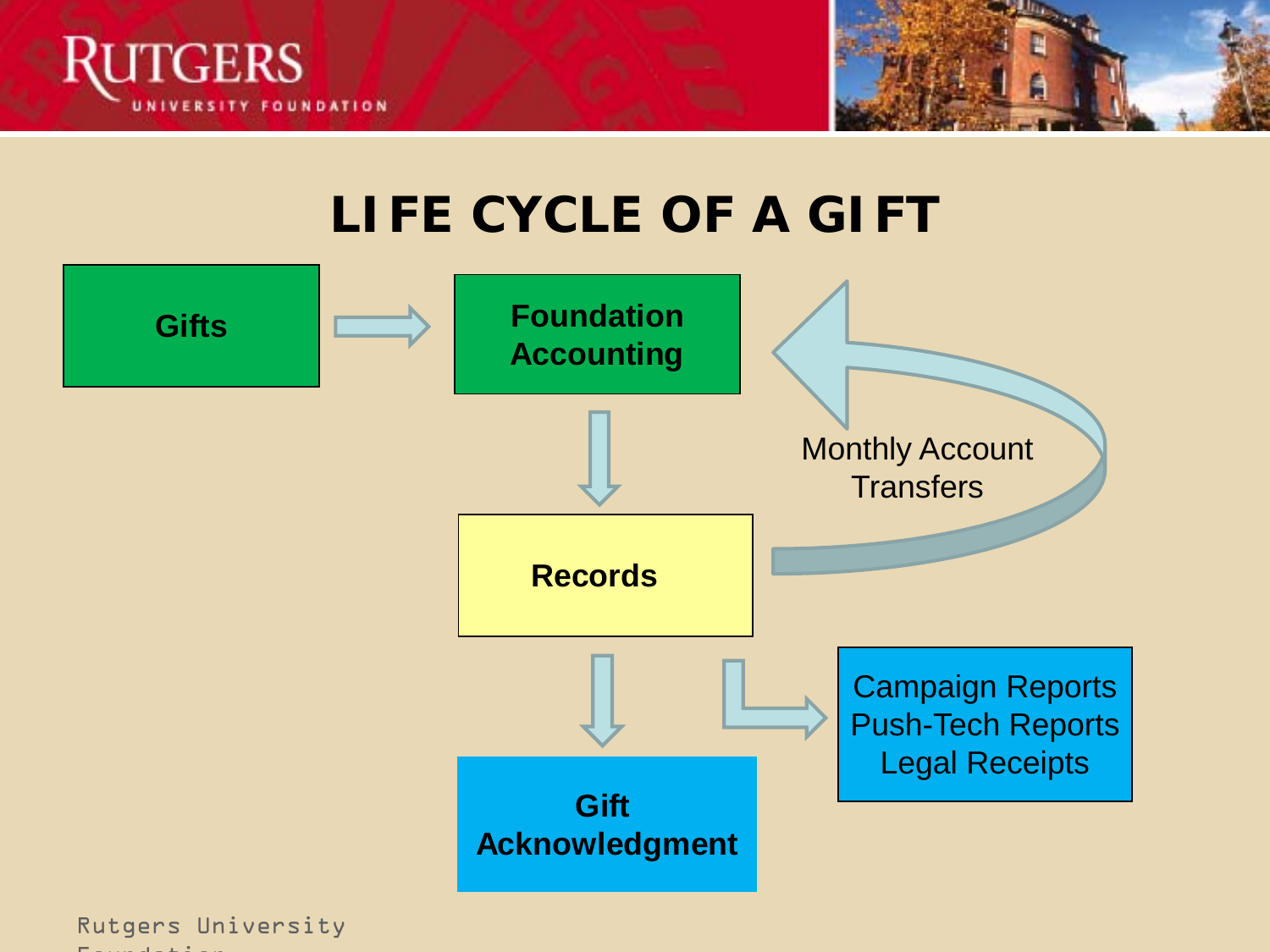



## **LIFE CYCLE OF A PLEDGE**



Rutgers University Foundation of the state of the state of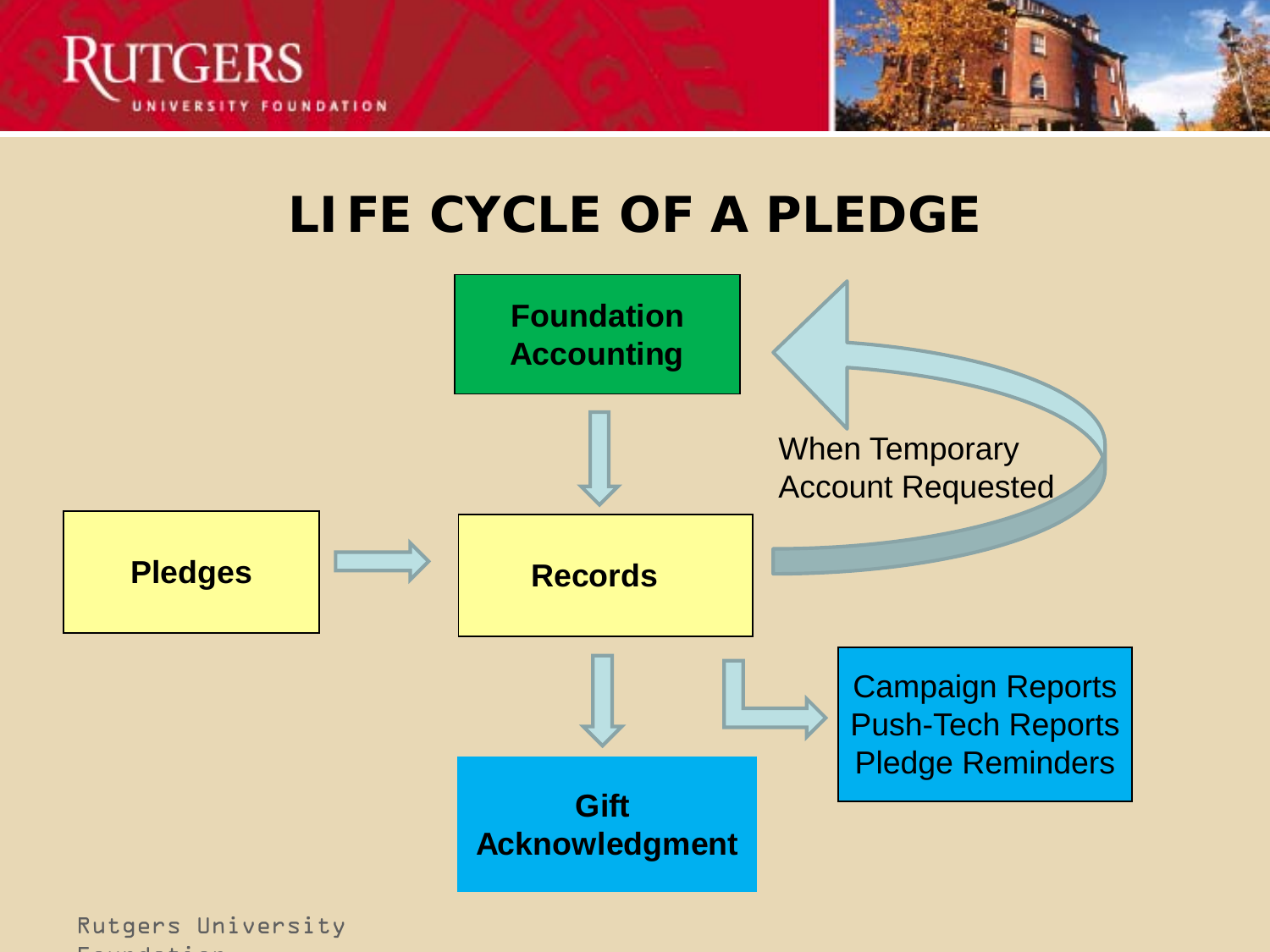



#### **WHAT GIFTS ARE PROCESSED?**

# •ALL GIFTS

Rutgers University Foundation of the control of the control of the control of the control of the control of the control of the control of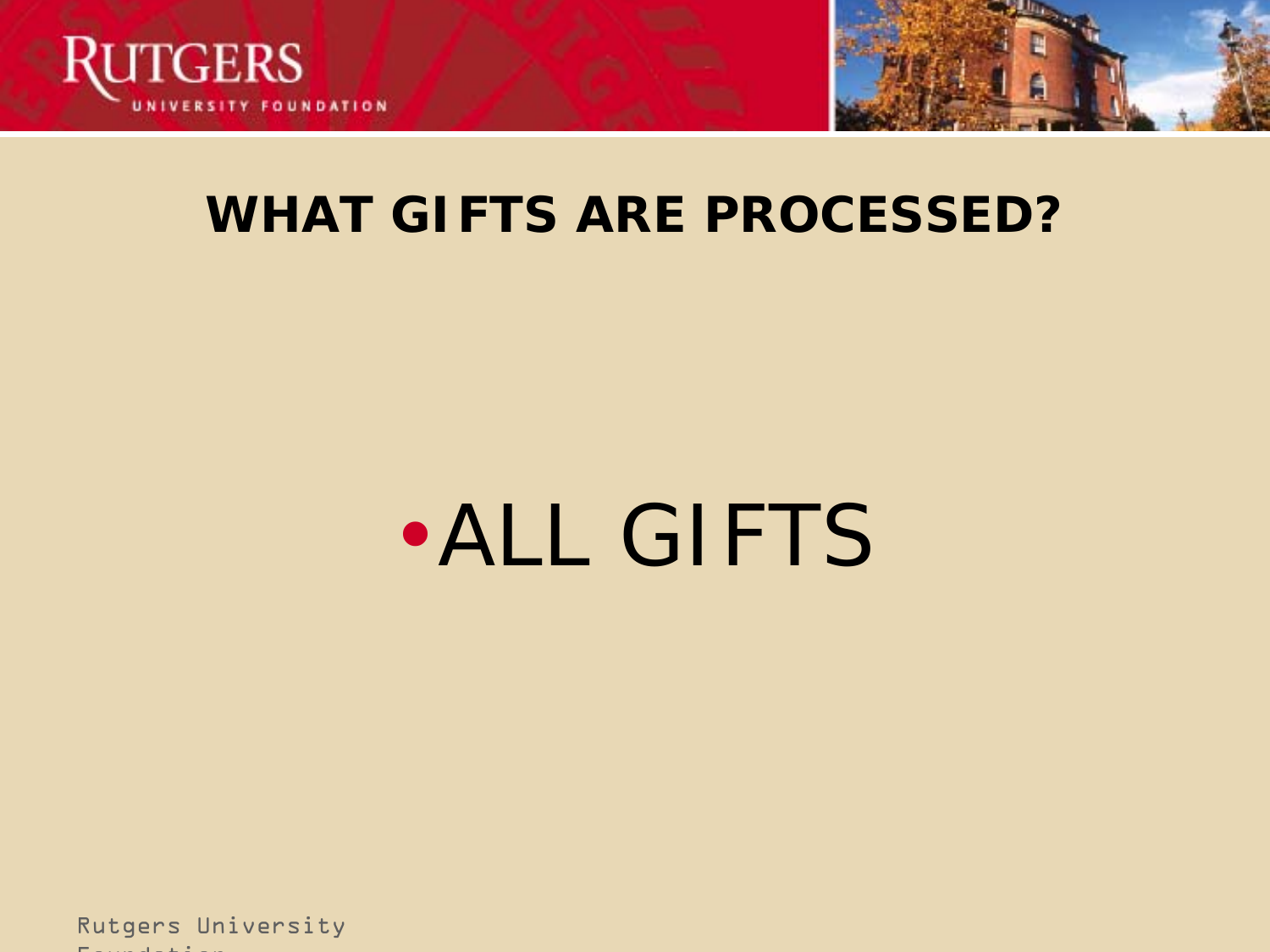



# **WHAT TYPE OF GIFTS ARE PROCESSED?**

Cash and Checks **≻ Credit Cards >Securities ≻Gifts in Kind** Payroll Deductions Wire Transfers **≻Special Events** Matching Gifts

Rutgers University Foundation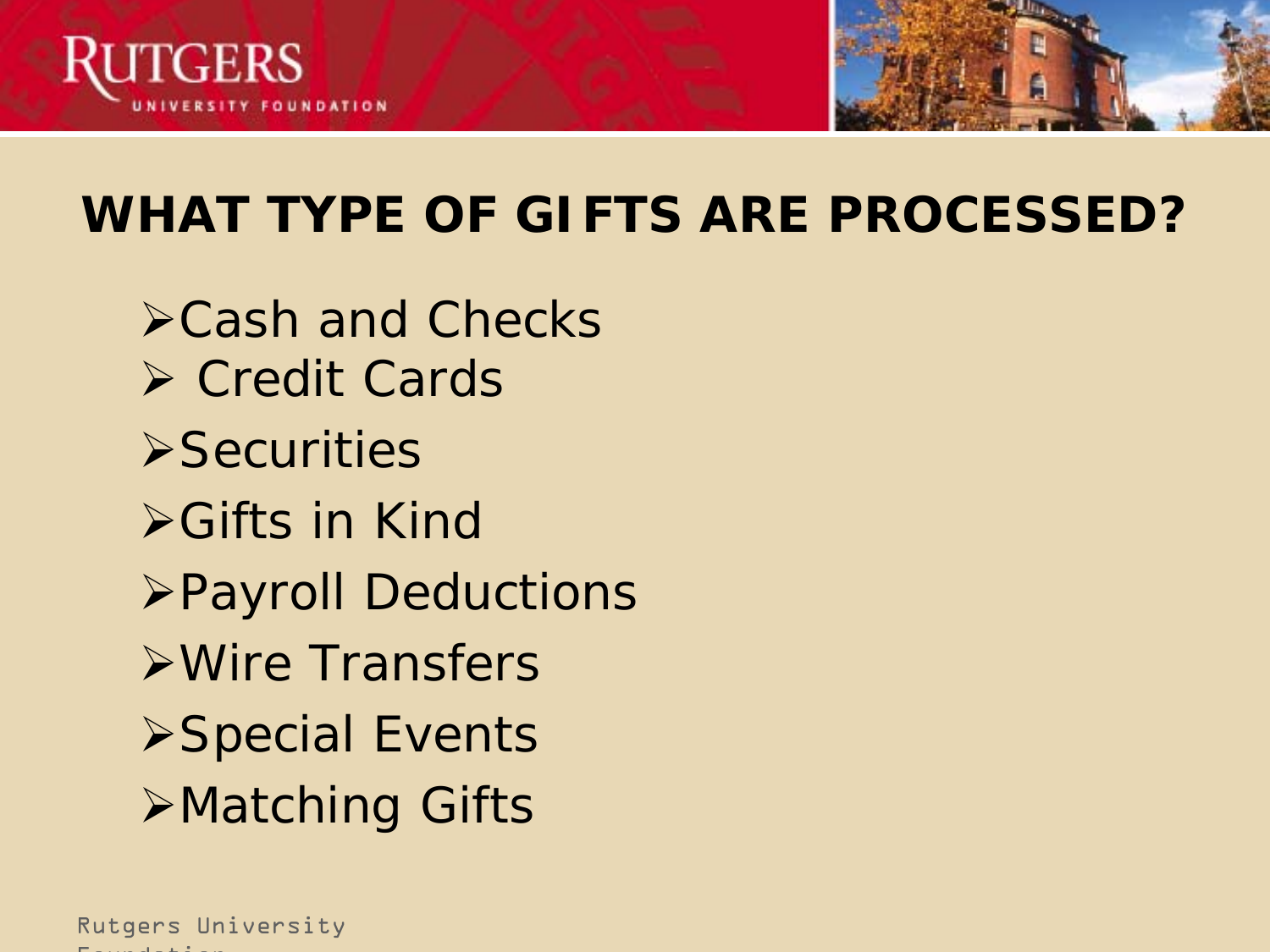



#### **WHERE DO GIFTS COME FROM?**

# •EVERYWHERE

Rutgers University Foundation of the control of the control of the control of the control of the control of the control of the control of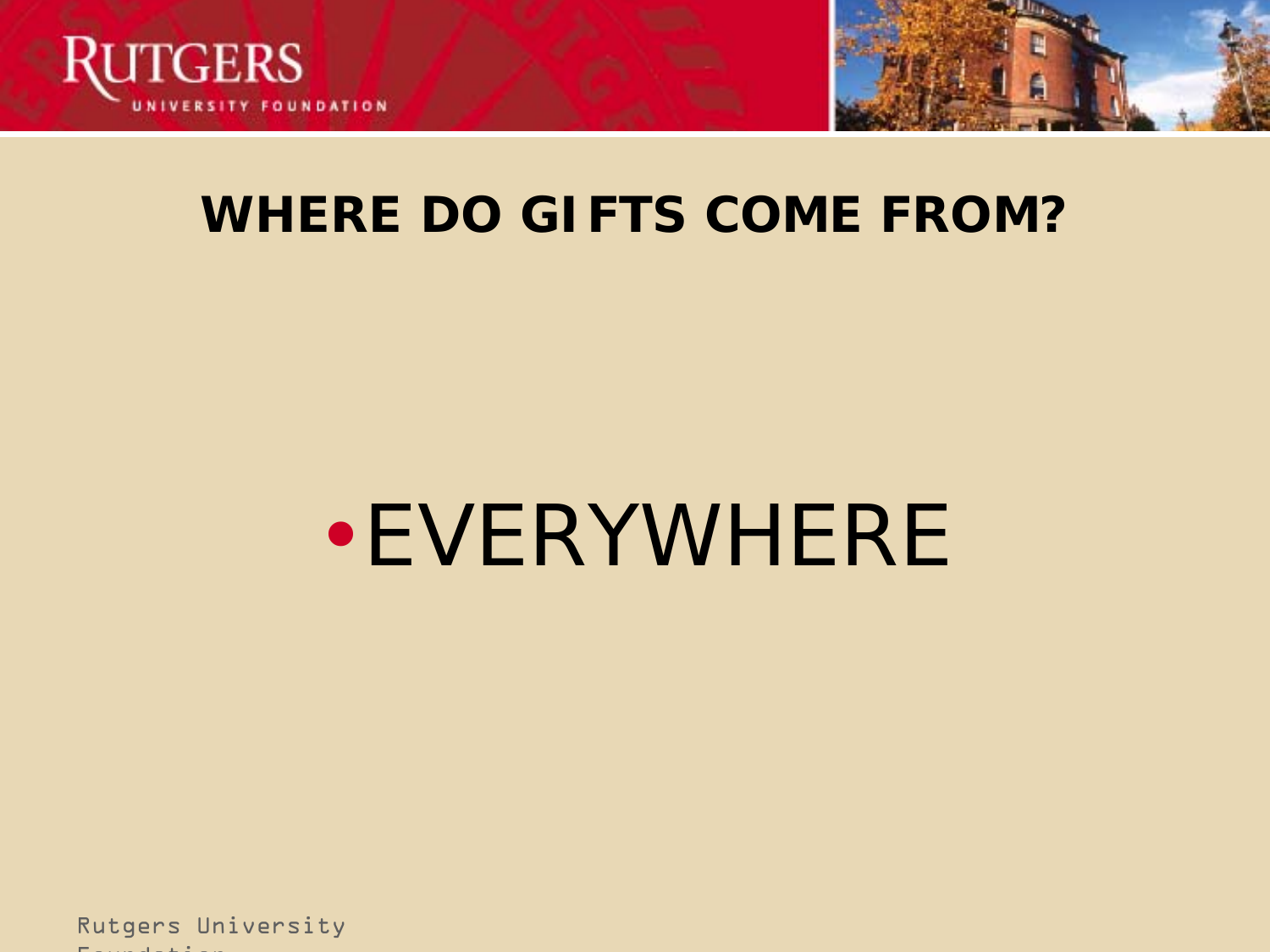



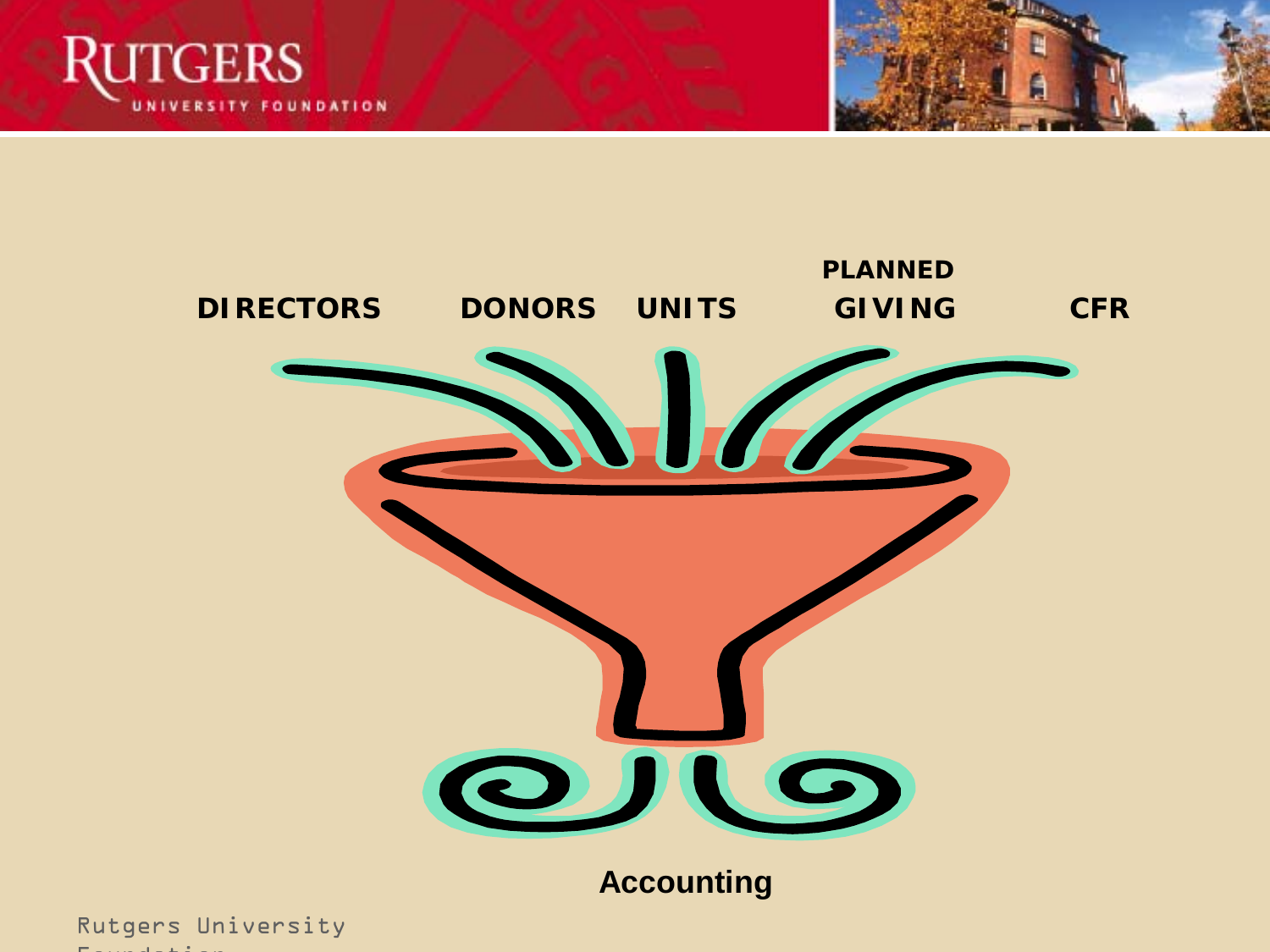



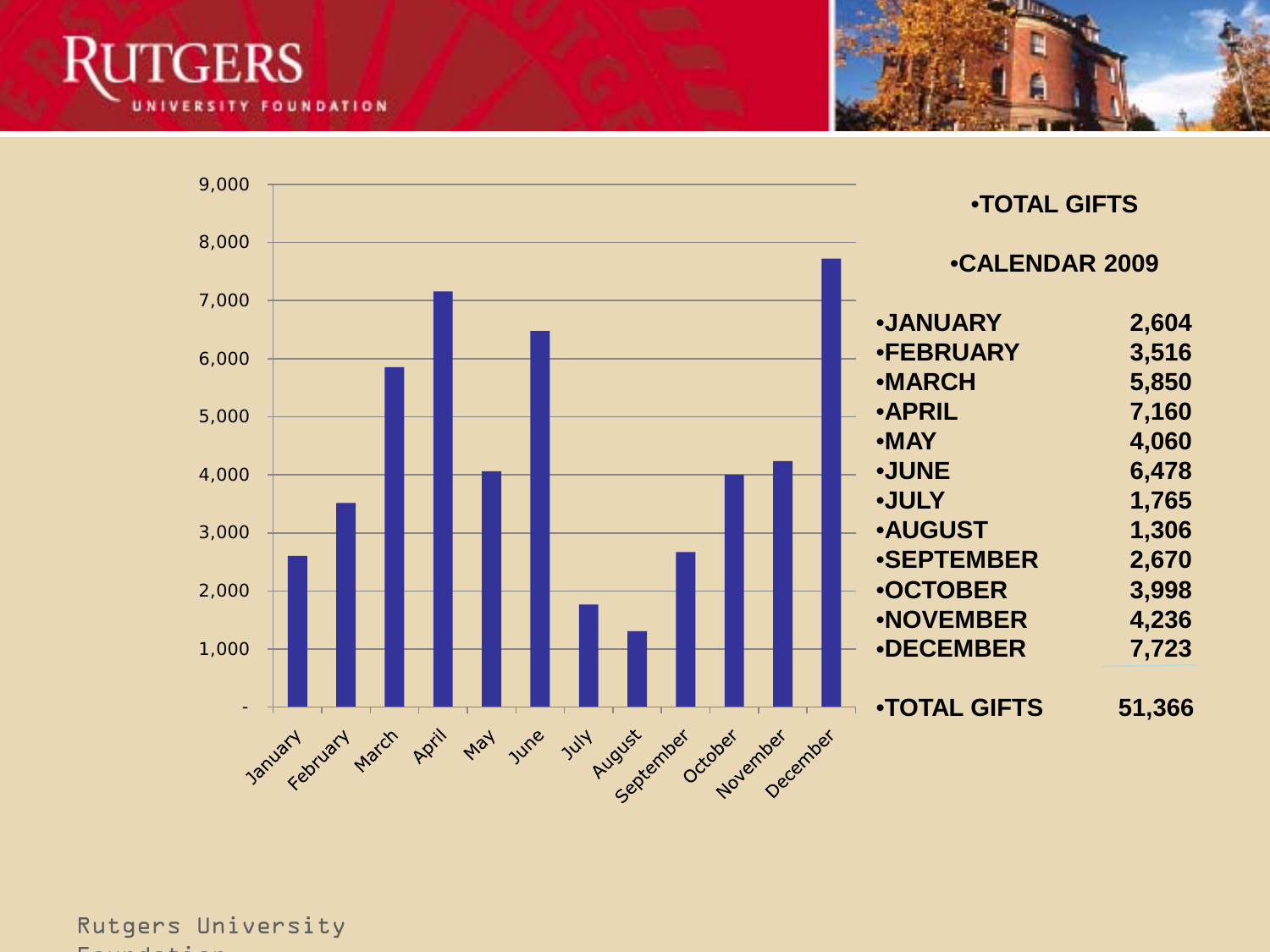



# **FORMS – WHERE DO I FIND THEM?**

• The RU Foundation Intranet site:

[http://ruf.rutgers.edu](http://ruf.rutgers.edu/) – Online Form Center Gift/Pledge Payment Form (Gift Processing) Credit Card Form (Accounting) Non-cash Gift Form (Accounting) Special Events (Accounting)

Rutgers University Foundation of the state of the state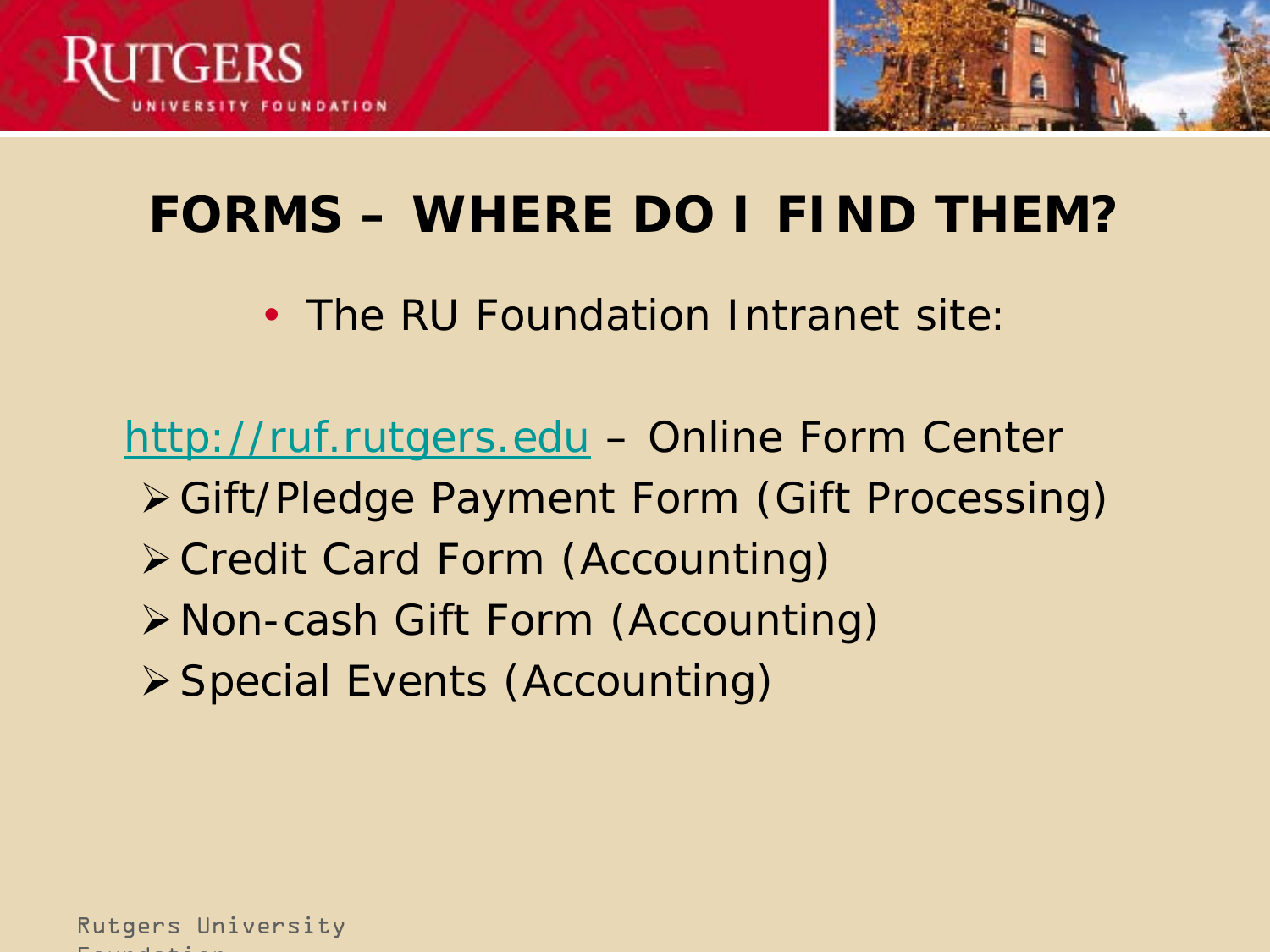



# **GIFT PROCESSING**

- Review Gift Transmittal Form for completeness and donor updates
- Completing the form ensures the data entry of the gift
	- Obstacles:

Omitting corporate contact Omitting gift allocation Wrong donor id and account number

Rutgers University Foundation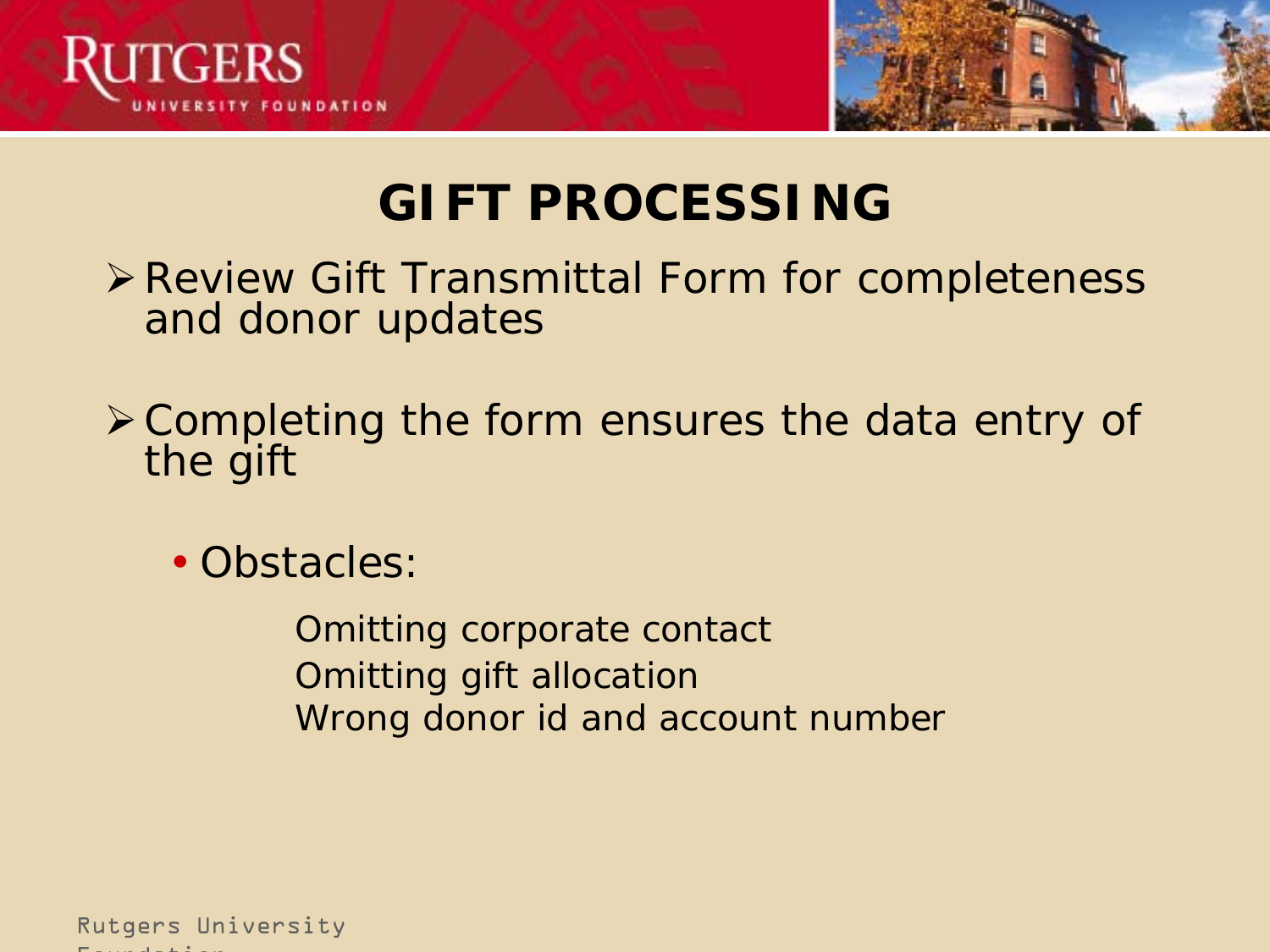



# **GIFT PROCESSING**

- **Example 7 Propellish Finds Service V Propellish Finds** Preview back up to verify gift amount, donor and account number
- $\triangleright$  Enter gift details into RADAR
- Tax Receipts are printed daily and mailed to donors
- Donor Relations is provided with reports and letters for special acknowledging
- Gift transaction process overnight and IT provides daily gift activity reports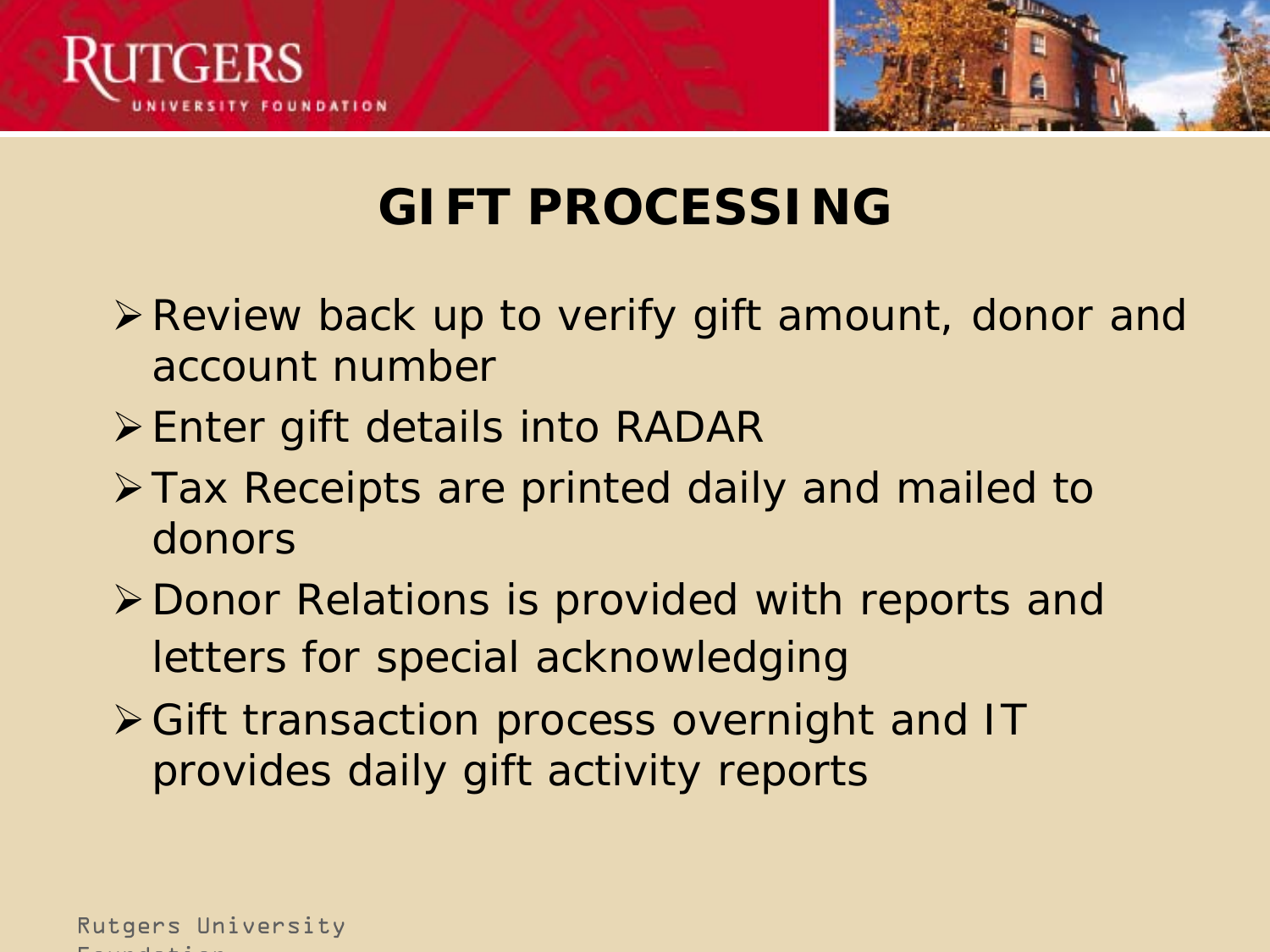



#### Tax Receipts

- Tax receipts are often the first way a donor is thanked.
- Receipts include the gift amount and allocation, and also note recognition, memorial or in honor credit, or anonymity applied to gift.
- Online gifts receive an email receipt that is generated at the time they give, we do not produce a second receipt unless requested.
- Donor Relations and Records are the only departments that are authorized to send out giving receipts on behalf of Rutgers.
- A donor receives a receipt for each transaction they make. (i.e. each pledge payment, gift, grant payment etc.,)
- Donors may request an annual receipt report at the beginning of the calendar year through our department.

Rutgers University Foundation of the state of the state of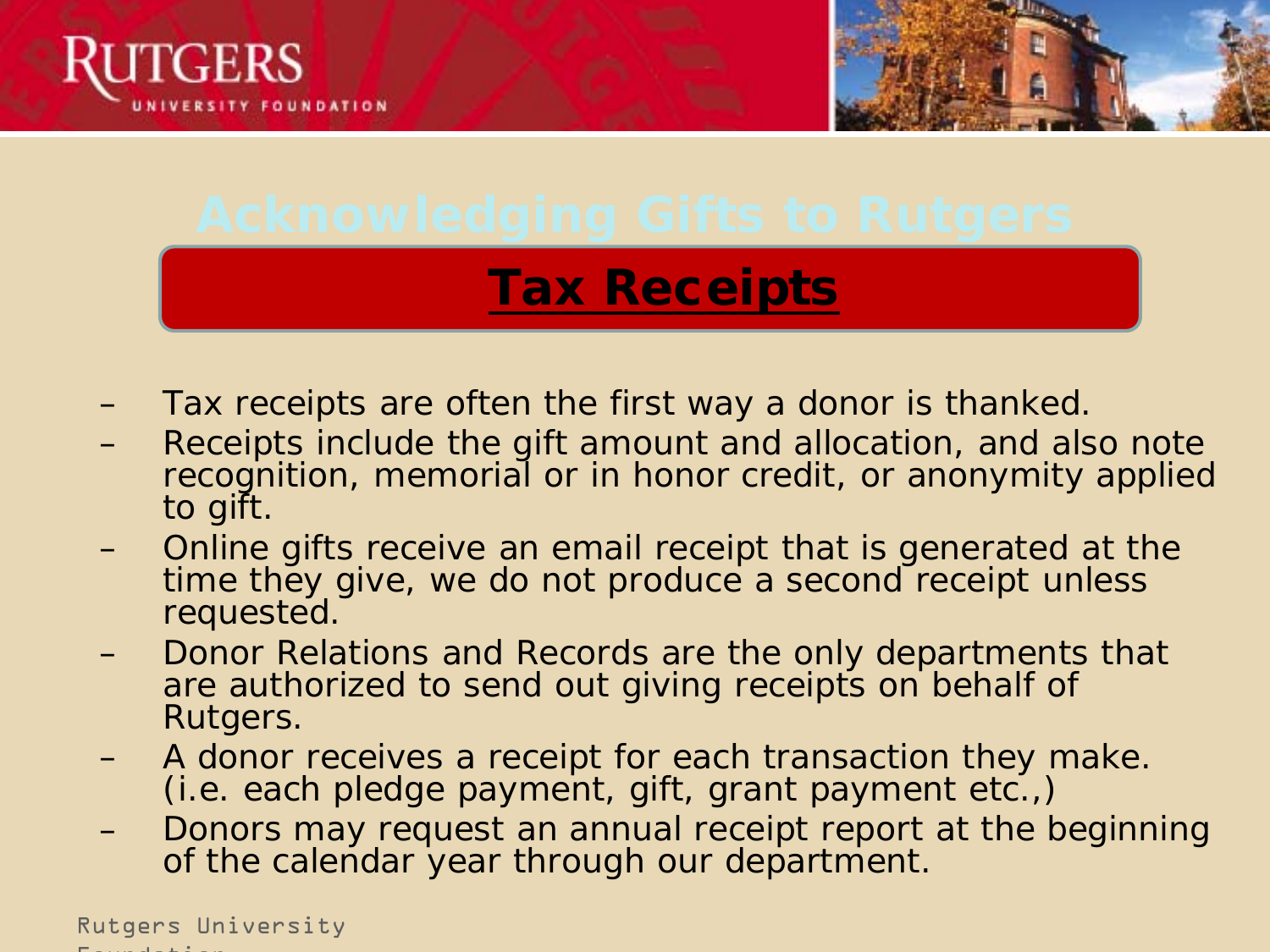



Special Acknowledgment Letters-Acknowledgment letters are sent for gifts and capital pledges over \$100,000, hand signed by President McCormick. If donors are coded for special acknowledgment, this amount is \$2,500+

Letters are researched and individually drafted and include as much information as possible, we primarily use internet research or contact reports.

Check to see if your donor is coded for special handling in AWA under the biographic tab. Please discuss with me if you have a donor who should be coded for a special acknowledgment letter or requires a one-time special letter.

We are happy to provide you with the opportunity to review or suggest edits for any special letters. Please let us know once a gift comes in if you would like to review the acknowledgment letter via email.

Rutgers University Foundation of the state of the state of the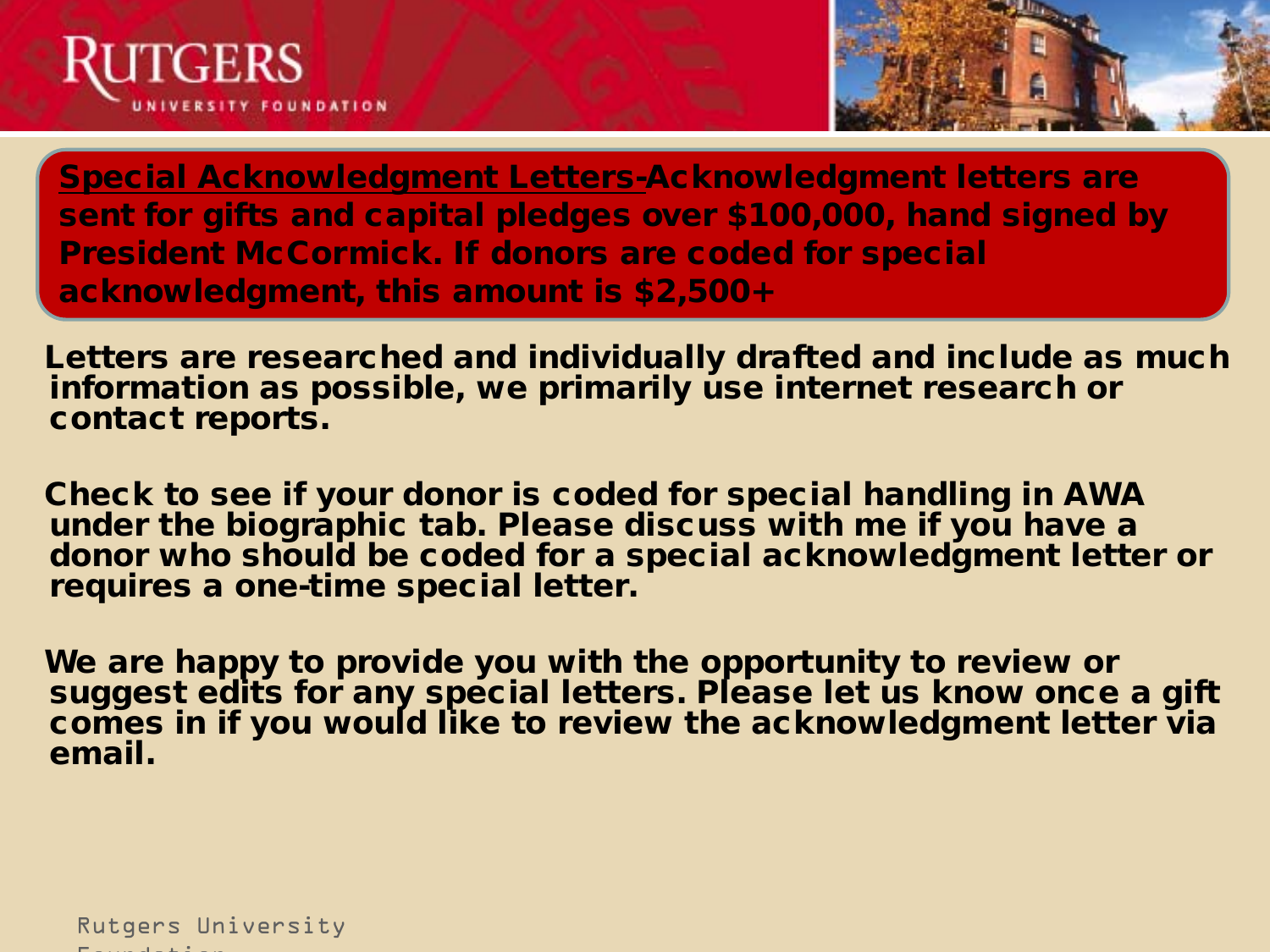



Standard Acknowledgment Letters-Presidential acknowledgment letters are sent for gifts, capital pledges or pledge payments from \$2,500 to \$99,999.

- Text is boilerplate, gift amount and allocation are personalized.
- Letters are personally signed.
- New versions are produced at the end of the fiscal and end of calendar year.
- There are more than 20 standard letters based on gift type and allocation, the letters are approved for use by the President's office and convey an overall theme.
- We also produce special versions of these letters when necessary to alter the standard language.
- Standard letters can be modified to fit additional information upon request.

Rutgers University  $\mathbf{F}$  is a constant in the foundation of  $\mathbf{F}$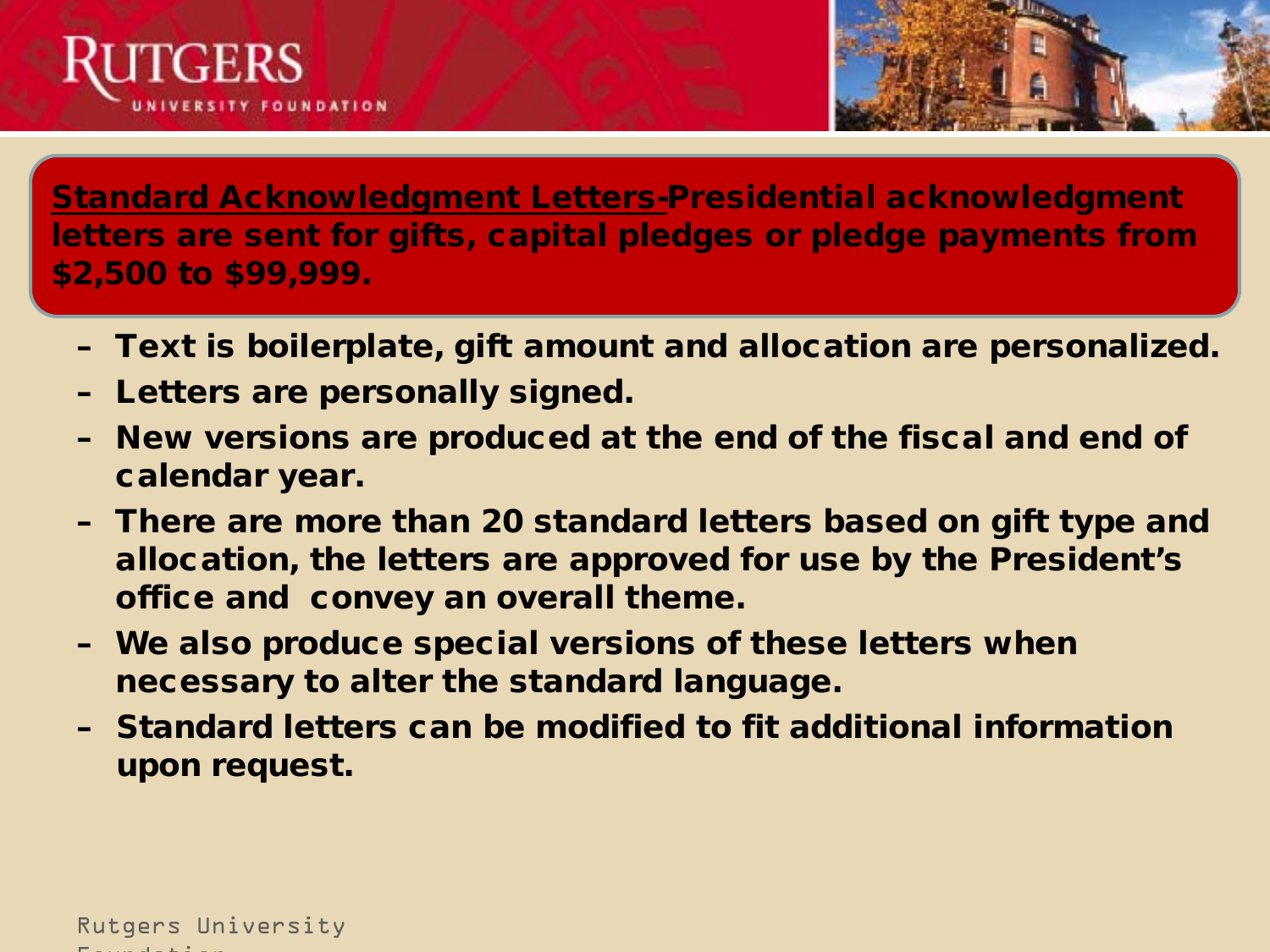

#### Other Acknowledgment Letter Types

- Drafted For:
	- Notification of gift in honor/ in memory (up to one year from date of passing for in memory unless otherwise requested)
		- Notifications include the donor name and address, along with the gift allocation, but do not contain the gift amount.

Optional Presentation of the Contract of the Contract of the Contract of the Contract of the Contract of the Contract of the Contract of the Contract of the Contract of the Contract of the Contract of the Contract of the C

**Title State** 

- Gifts of personal property (Gifts In Kind) valued at \$2,500+
- Gifts of Stock or Annuity valued at \$2,500+
- Payroll Deduction pledges of any amount
- Recognition credit
- Receipt of Matching Gift
- Other letters upon request

Rutgers University Foundation of the state of the state of the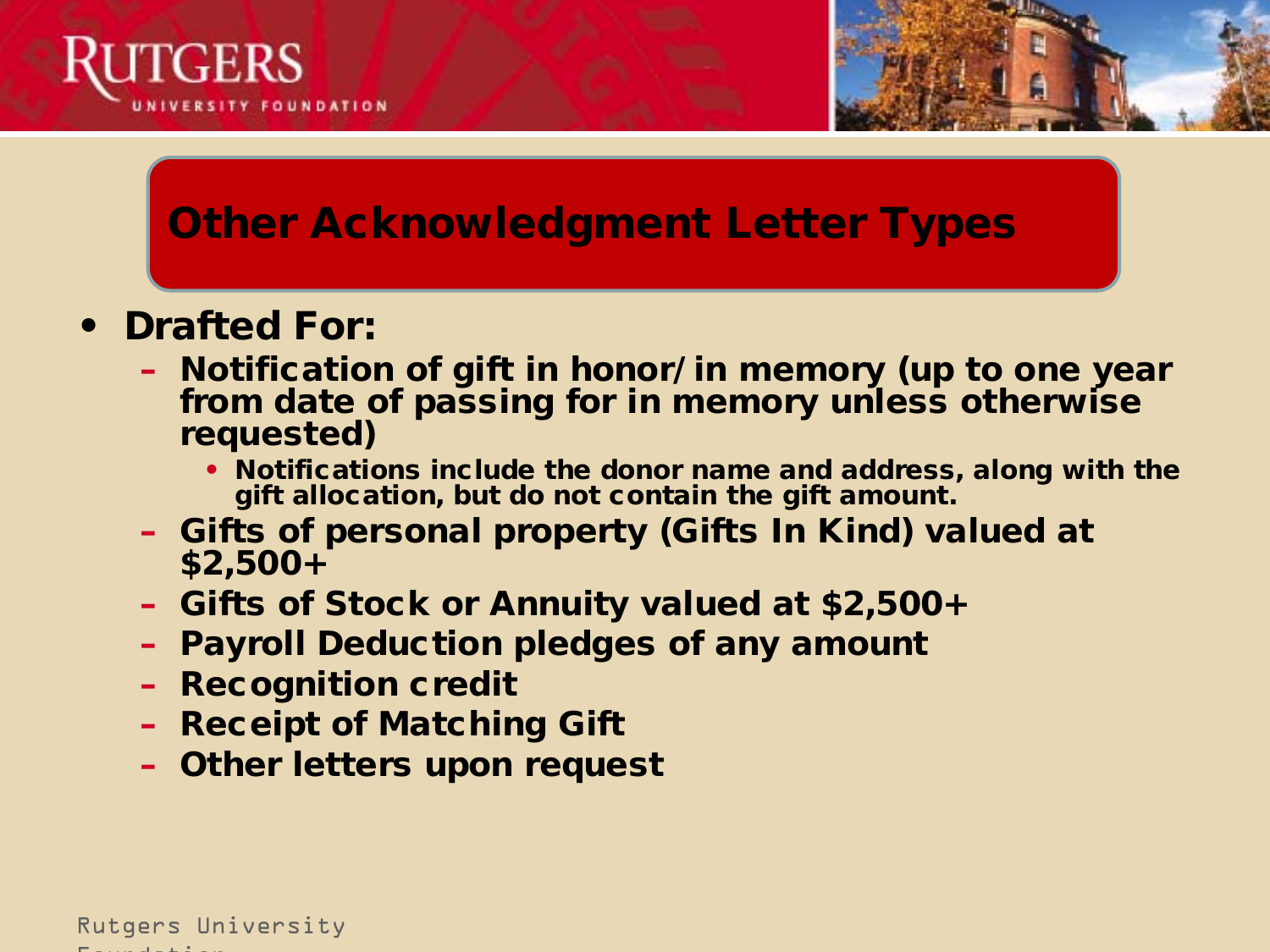



#### Additional Information:

- We work with records and/or accounting to resolve donor questions/problems and request changes when necessary.
- We provide copies of all acknowledgments on a monthly basis to each department. For some letters, we are beginning to attach them as contact reports.
- Not having the correct contact or allocation information for a gift can cause significant delays in the time it takes to acknowledge a gift, or worse, can increase the likelihood that an acknowledgment containing incorrect information is sent to the donor. Please provide as much information as you can when filling out gift paperwork.

Rutgers University  $\mathbf{F}$  is a constant in the foundation of  $\mathbf{F}$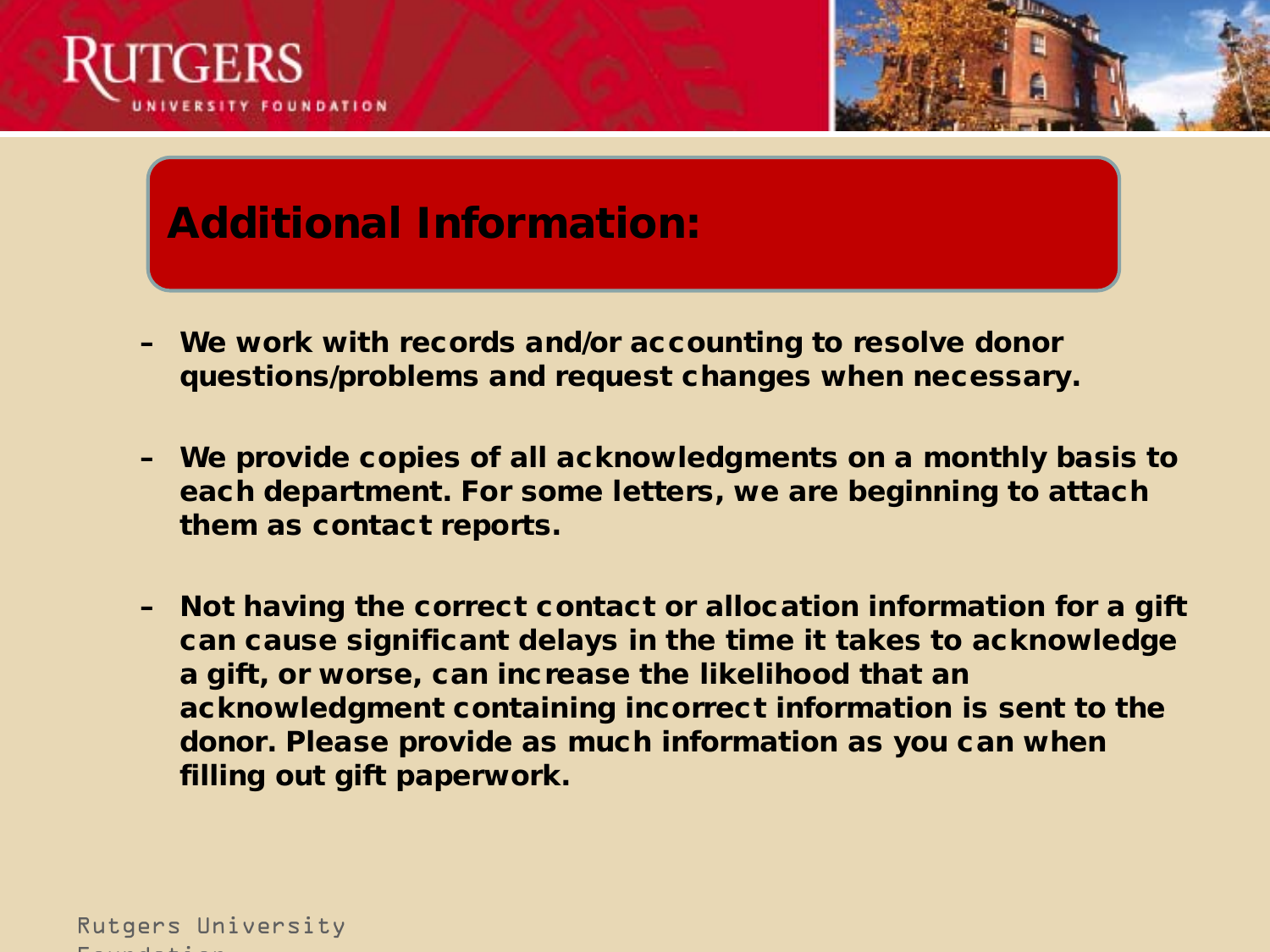



# **TRANSFERS**

Final Step in the Life Cycle of a Gift

We transfer monthly from permanent Foundation Account to matching University Account – 02XXX, 03XXX, 06XXX

**≻We Do Not transfer from temporary accounts –** 73XXX – except when a permanent University Account is provided to receive the transfer

Rutgers University  $\mathbf{F}$  is a constant in the foundation of  $\mathbf{F}$